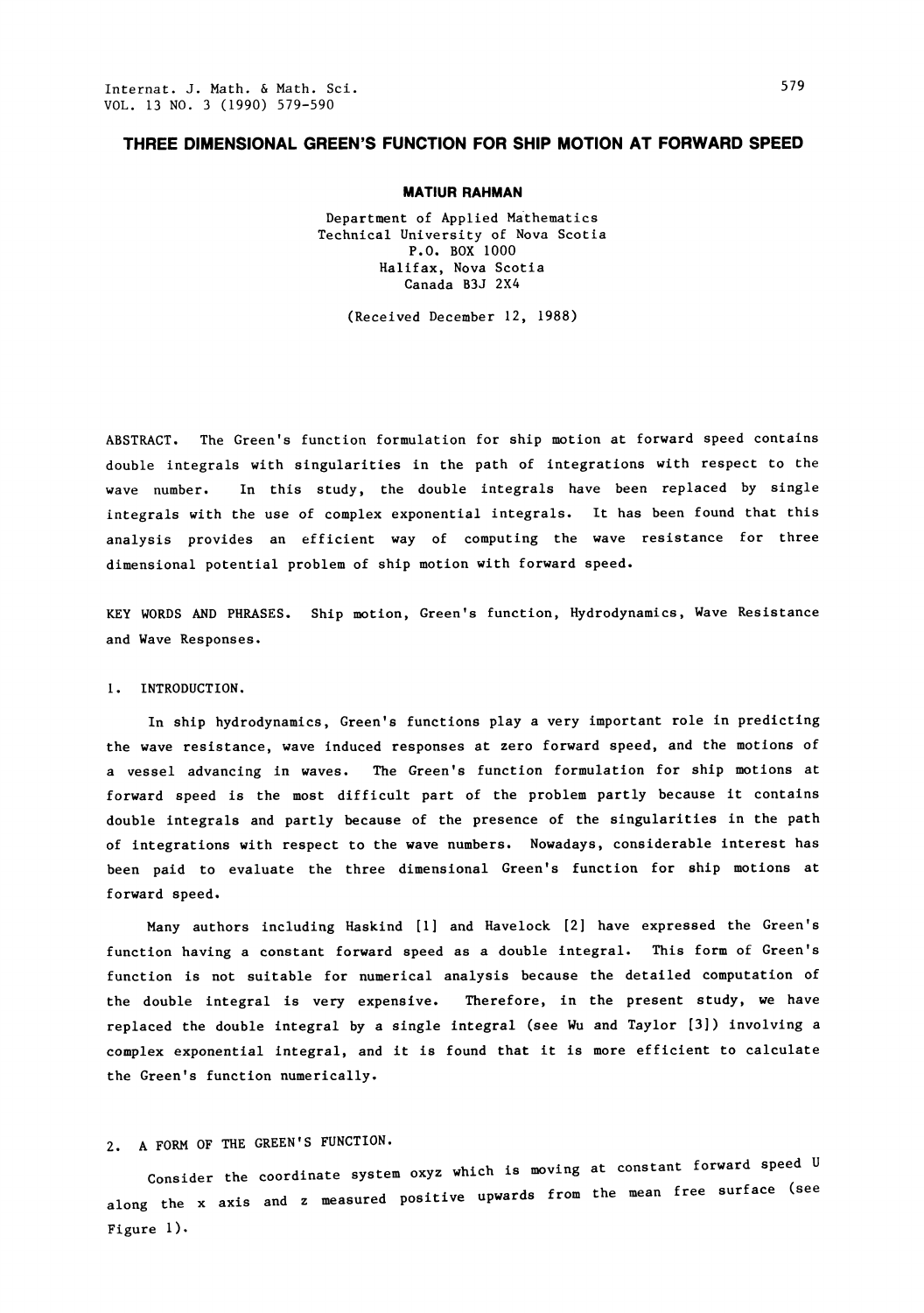



It is assumed that a ship is travelling at a constant forward speed U along the Ox direction and oscillating at a frequency  $\omega$  as in the form of  $e^{i\omega t}$ . Wehausen and Laitone [4] in 1960 have shown that the Green's function which satisfies the exact free surface condition can be written as

$$
G(x,y,z;a,b,c) = \frac{1}{R} - \frac{1}{R_1} + \frac{2g}{\pi} \int d\theta \int d\theta \int d\theta \int d\theta \int f(\theta,k)dk + \frac{2g}{\pi} \int d\theta \int f(\theta,k)dk + \frac{2g}{\pi} \int d\theta \int d\theta \int d\theta \int d\theta \int d\theta
$$
\n(2.1)

where

$$
R = \sqrt{(x-a)^2 + (y-b)^2 + (z-c)^2}
$$
 Rankine source located at  $(a,b,c)$   

$$
R_1 = \sqrt{(x-a)^2 + (y-b)^2 + (z+c)^2}
$$
 Image about the mean free surface at  $(a,b,-c)$ 

 $g = acceleration$  due to gravity

$$
F(\theta,k) = \frac{k e^{k[(z+c) + i(x-a)\cos\theta]} \cos[k(y-b)\sin\theta]}{gk - (\omega+kU\cos\theta)^2}
$$
 (2.2)

 $(x,y,z)$  is the field point and  $(a,b,c)$  is the source distribution point. The other parameters in Equation (2.1) are defined by

$$
\gamma = 0 \qquad \qquad \text{if } \tau \leq \frac{1}{4} \qquad \qquad (2.3)
$$

$$
\cos^{-1}(\frac{1}{t\tau}) \qquad \qquad \text{if } t \frac{1}{4} \qquad (2.4)
$$

where  $\tau = \frac{dJ}{g}$  is called the Strouhal number

The contours  $\tt L_1$  and  $\tt L_2$  are defined as follows: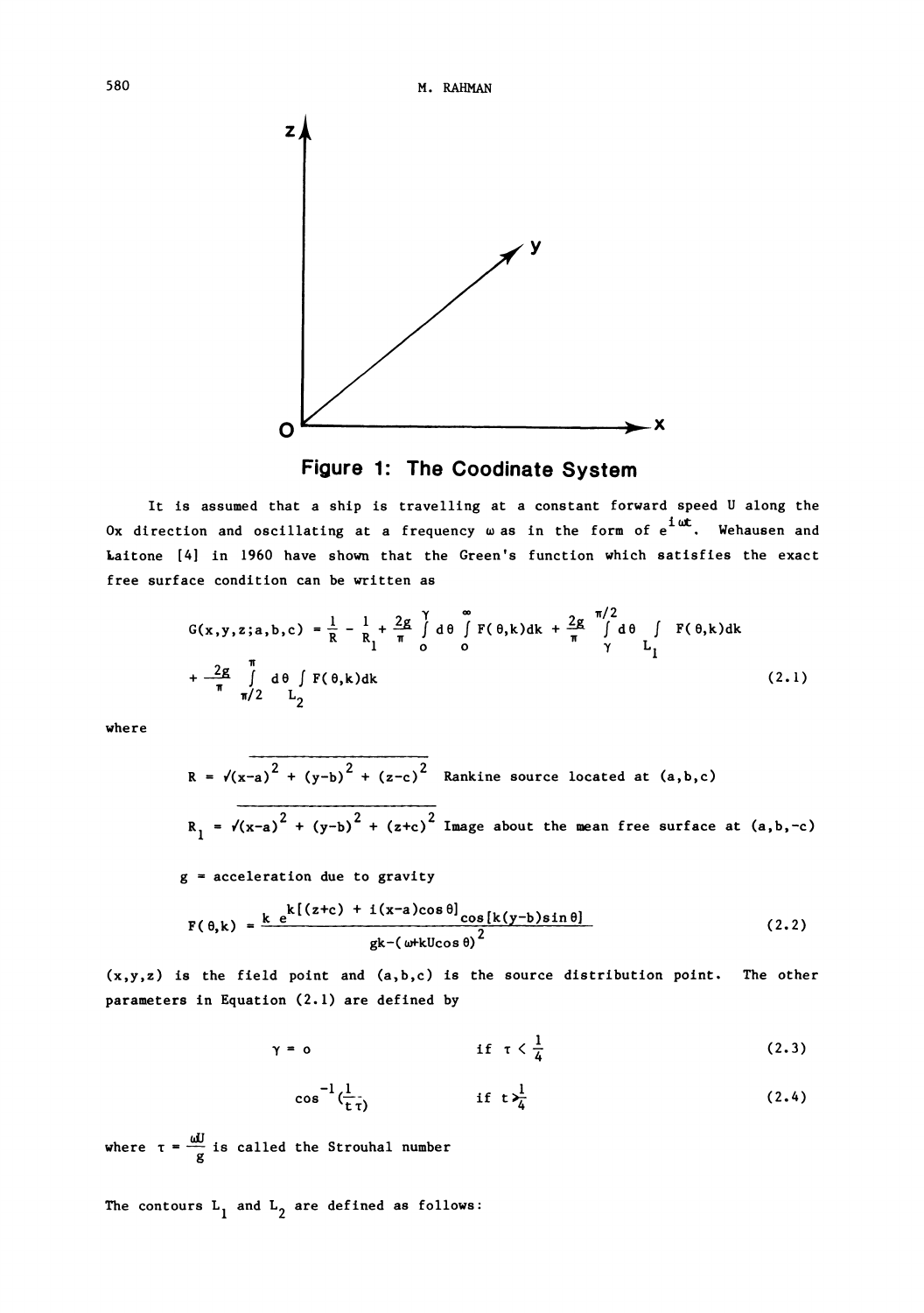

There are two singular points in  $\tt L_1$  and two singular points in the  $\tt L_2$  integral of Equation (2.1). These singular points can be obtained as follows:

$$
\sqrt{\mathbf{g}}\mathbf{k}_1, \quad \sqrt{\mathbf{g}}\mathbf{k}_3 = \frac{1 - \sqrt{1 - 4\tau \cos\theta}}{2\tau \cos\theta} \omega \tag{2.5}
$$

$$
\sqrt{gk}_2, \ \sqrt{gk}_4 = \frac{1 + \sqrt{1 - 4 \tau \cos \theta}}{2 \tau \cos \theta} \omega \tag{2.6}
$$

The alternative forms of these singularities  $\bm{{\mathsf{k}}}_1^{}$ ,  $\bm{{\mathsf{k}}}_2^{}$ ,  $\bm{{\mathsf{k}}}_3^{}$  and  $\bm{{\mathsf{k}}}_4^{}$  can be written as

$$
k_2, k_1 = \frac{(1 - 2 \tau \cos \theta) + \sqrt{1 - 4 \tau \cos \theta}}{2 \tau^2 \cos^2 \theta} \tag{2.8}
$$

for  $\pi/2 < \theta < \pi$ ; and where  $v = \frac{u^2}{g}$ .

It should be noted here that  $k_1 = k_3$  and  $k_2 = k_4$ . These singularities are real in the ranges indicated. It is, however, worth mentioning here that in the range  $0 \,$  <  $\theta$  <  $\gamma$ , the singularities  $\mathrm{k}_1$  and  $\mathrm{k}_2$  become complex quantities and are either given by

$$
\sqrt{g k_2}, \sqrt{g k_1} = \frac{1 + i \sqrt{4 \tau} \cos \theta - 1}{2 \tau \cos \theta} \quad \omega \tag{2.9}
$$

or

$$
k_2, k_1 = \frac{1 - 2\tau \cos \theta \pm i \sqrt{4\tau \cos \theta}}{2\tau^2 \cos^2 \theta} v
$$
 (2.10)

Thus the integrand in the integral

$$
\int\limits_{0}^{\gamma} \left[ \int\limits_{0}^{\infty} F(\theta, k) dk \right] d\theta
$$

contains no real singular points in the path of integration from  $0$  to  $\infty$ .

#### 3. EVALUATION OF INTEGRALS.

The Green's function given in equation (2. I) is difficult to integrate numerically because as we have seen in the previous section, the contours  $\tt L_{1}$  and  $\tt L_{2}$ have singularities at  $\textsf{k}_1^{},\textsf{k}_2^{},\textsf{k}_3^{}$  and  $\textsf{k}_4^{},\;$  This difficulty can be overcome by introducing the Cauchy Principal Value (PV) integrals.

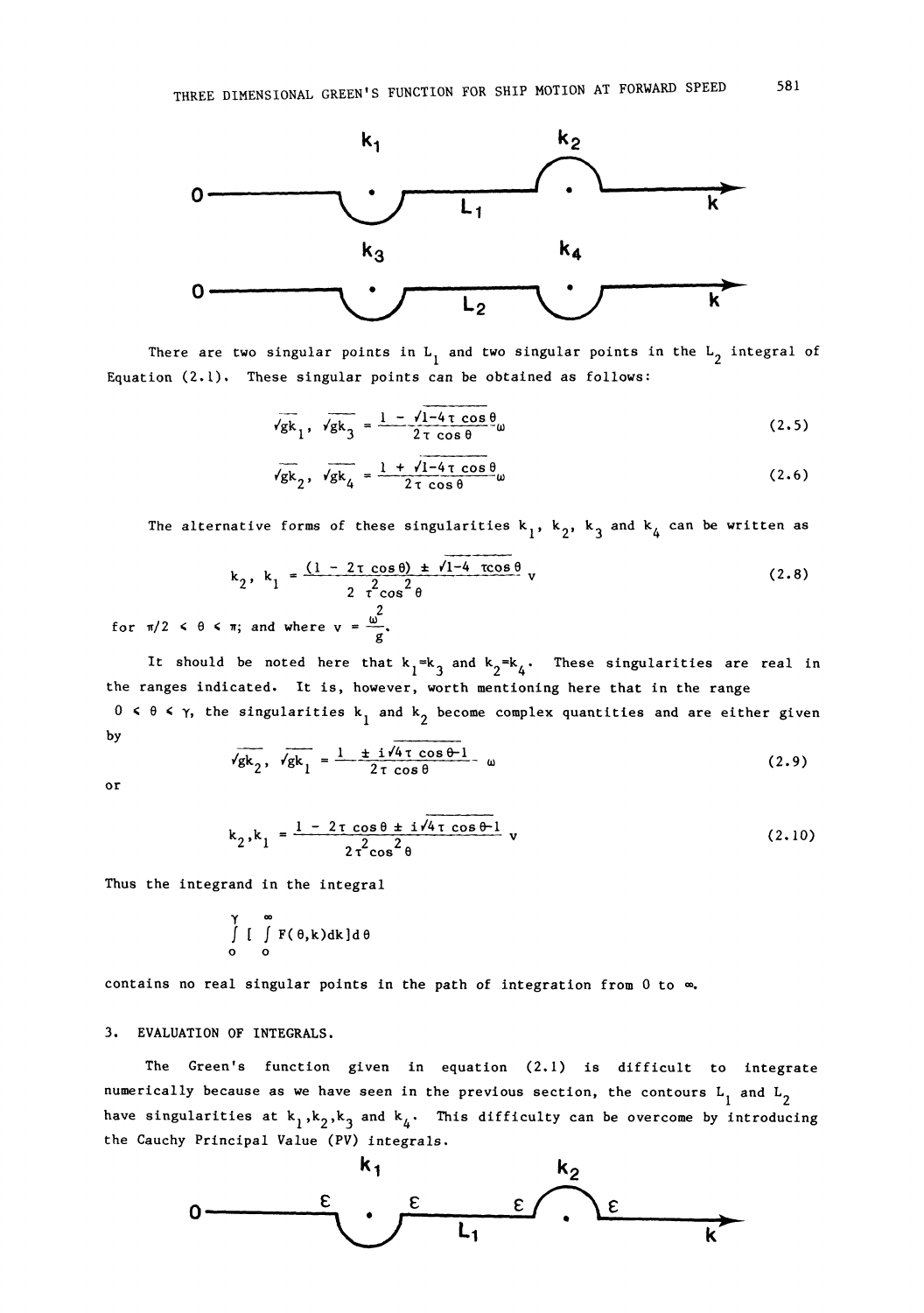The first contour integral along the path  $L_1$  can be rewritten as

$$
G_{L_1} = \frac{2g}{\pi} \int_{\gamma}^{\pi/2} d\theta \int_{L_1} F(\theta, k) dk
$$
  

$$
= \frac{2g}{\pi} \int_{\gamma}^{\pi/2} d\theta \int_{\gamma}^{\pi/2} f(\theta, k) d\theta
$$
  

$$
= \frac{2g}{\pi} \int_{\gamma}^{\pi/2} d\theta \int_{\gamma}^{\pi/2} f(\theta, k) d\theta + \int_{\pi}^{\pi} f(\theta, k) d\theta
$$
  

$$
= \frac{2g}{\pi} \int_{\gamma}^{\pi/2} d\theta \int_{\gamma}^{\pi} f(\theta, k) d\theta
$$
 (3.1)

When  $\epsilon \rightarrow 0$ , equation (3.1) can be written as

$$
G_{L_1} = \frac{2g}{\pi} \int_{\gamma}^{\pi/2} d\theta \quad (P.V.) \quad \int_{0}^{\infty} F(\theta,k)dk + \frac{2g}{\pi} \int_{\gamma}^{\pi/2} d\theta \quad \{ \int_{-\pi}^{\pi} f(\theta,k)dk \quad (3.2)
$$

where

$$
\begin{array}{ccc}\n\text{or} & k_1 = \varepsilon k_2 = \varepsilon & \text{or} \\
\text{(P.V.)} & \int F(\theta,k)dk = \lim_{\varepsilon \to 0} \left\{ \begin{array}{ccc} \int + \int + \int + \int \int F(\theta,k)dk & \varepsilon + 0 \\
0 & k_1 + \varepsilon & k_2 + \varepsilon\n\end{array} \right. \end{array} \tag{3.3}
$$

To evaluate the integral along the deformations  $\mathcal{J}$  and  $\gamma$ , we decompose the integral  $F(\theta, k)$  in terms of its singularities. We write

$$
F(\theta,k) = \frac{1}{g\sqrt{1-4\cos\theta}} \left[ \frac{k_1}{k-k_1} \frac{k_2}{k-k_2} \right] \exp\left\{ k \left[ (z+c) + i(x-a)\cos\theta \right] \right\} \cos(k(y-b)\sin\theta) \tag{3.4}
$$

which can be put in the following compact form

$$
F(\theta,k) = \frac{1}{2g\sqrt{1-4\cos\theta}} \left[ \frac{k_1}{k-k_1} - \frac{k_2}{k-k_2} \right] \left[ \exp(kx_1) + \exp(kx_2) \right] \tag{3.5}
$$

where

$$
x_1 = (z+c) + iw_+, x_2 = (z+c) + i w.
$$
  
 $w_+ = (x-a)\cos\theta + (y-b)\sin\theta, w_-= (x-a)\cos\theta - (y-b)\sin\theta$  (3.6)

We know that (z+c)<0 so we can redefine  $\mathbf{x}_1$  and  $\mathbf{x}_2$  as follows

$$
x_1 = -((z+c) - iw_+), x_2 = -((z+c) - iw_-).
$$
 (3.7)

Thus, equation (3.5) can be rewritten as

$$
F(\theta,k) = \frac{1}{2g\sqrt{1-4\tau \cos\theta}} \left[ \frac{k_1\{exp(-kx_1) + exp(-kx_2)\}}{k-k_1} - \frac{k_2\{exp(-kx_1) + exp(-kx_2)\}}{k-k_2} \right] \tag{3.8}
$$

The integration along the deformations  $\mathcal I$  and  $\mathcal I$  in equation (3.2) can be obtained according to the residue theorem. Thus

<sup>f</sup> + <sup>f</sup> F(8,k)dk 2g,/I-4 zcos O {kl(exp(-klXI) <sup>+</sup> exp(-klX2)) <sup>+</sup> k2(exp(-k2xI) <sup>+</sup> exp(-k2x2))} (3.9)

Thus, equation (3.9) reduces to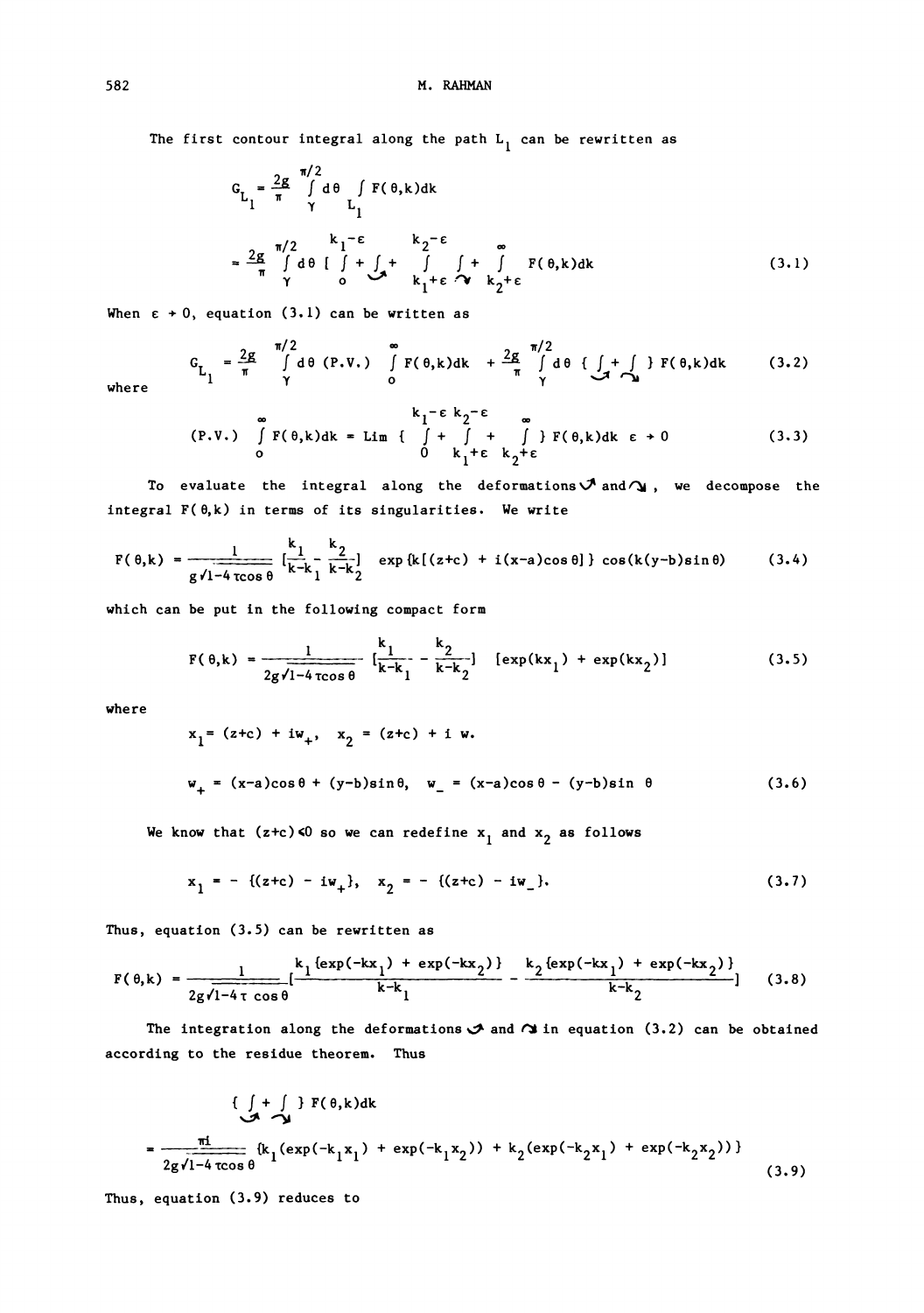$$
G_{L_1} = \frac{2g}{\pi} \int_{\gamma}^{\pi/2} d\theta (P.V.) \int_{0}^{\infty} F(\theta,k)dk + \frac{i}{\sqrt{1-4 \cos \theta} \gamma} \int_{\gamma}^{\pi/2} (k_1(e^{-k_1X_1} + e^{-k_1X_2}) + k_2(e^{-k_2X_1} + e^{-k_2X_2})) d\theta
$$
\n(3.10)

In a similar manner the second contour integral along path  $\tt L_{2}$  equation (2.1) can be obtained

$$
G_{L_2} = \frac{2g}{\pi} \int_{\pi/2}^{\pi} d\theta (P.V.) \int_{0}^{\infty} F(\theta, k) dk
$$
  
+ 
$$
\frac{i}{\sqrt{1-4\cos\theta}} \int_{\pi/2}^{\pi} \{k_3(e^{k_3x_1} + e^{-k_3x_2}) - k_4(e^{-k_4x_1} + e^{-k_4x_2})\}
$$
(3.11)

Therefore the Greens function in equation (2.1) can be rewritten as follows:

$$
G_{1}(x,y,z; a,b,c) = \frac{1}{R} - \frac{1}{R_{1}} + \frac{2g}{\pi} \int_{0}^{x} d\theta \int_{0}^{\infty} F(\theta,k)dk
$$
  
+ 
$$
\frac{2g}{\pi} \int_{\pi/2}^{\pi/2} \int_{\pi/2}^{\pi} \int_{0}^{\infty} d\theta (P.V.) \int_{0}^{\infty} F(\theta,k)dk
$$
  
+ 
$$
\frac{1}{\sqrt{1-4 \cos \theta}} \int_{\gamma}^{\pi/2} \{k_{1}(e^{-k_{1}x_{1}} + e^{-k_{1}x_{2}}) + k_{2}(e^{-k_{2}x_{1}} + e^{-k_{2}x_{2}})\} d\theta
$$
  
+ 
$$
\int_{\pi/2}^{\pi} \{k_{3}(e^{-k_{3}x_{1}} + e^{-k_{3}x_{2}}) - k_{4}(e^{-k_{4}x_{1}} + e^{-k_{4}x_{2}})\} d\theta
$$
 (3.12)

or

$$
G = G_1 + G_2 + G_3 + G_4 + iG_5 \tag{3.13}
$$

where

$$
G_{1} = \frac{1}{R}, G_{2} = -\frac{1}{R_{1}}
$$
\n
$$
G_{3} = \frac{2g}{\pi} \int_{0}^{\gamma} d\theta \int_{0}^{\infty} F(\theta, k) dk
$$
\n
$$
G_{4} = \frac{2g}{\pi} \int_{\gamma}^{\pi/2} \int_{\gamma}^{\pi} d\theta (P, V, \theta) \int_{0}^{\infty} F(\theta, k) dk
$$
\n
$$
G_{5} = \int_{\gamma}^{\pi/2} \frac{1}{\sqrt{1 - 4 \cos \theta}} \left( k_{1} (e^{-k_{1}x} 1 + e^{-k_{1}x} 2) + k_{2} (e^{-k_{2}x} 1 + e^{-k_{2}x} 2) \right) d\theta
$$
\n
$$
+ \int_{\pi/2}^{\pi} \frac{1}{\sqrt{1 - 4 \cos \theta}} \left( k_{3} (e^{-k_{3}x} 1 + e^{-k_{3}x} 2) - k_{4} (e^{-k_{4}x} 1 + e^{-k_{4}x} 2) \right) d\theta
$$
\n(3.14)

There are two cases to be considered.

Case I

$$
\gamma = 0 \qquad \text{if } \tau < \frac{1}{4}
$$

and in this case  $G_3 = 0$ .

Therefore, equation (3.13) becomes

$$
G = G_1 + G_2 + G_4 + iG_5 \tag{3.15}
$$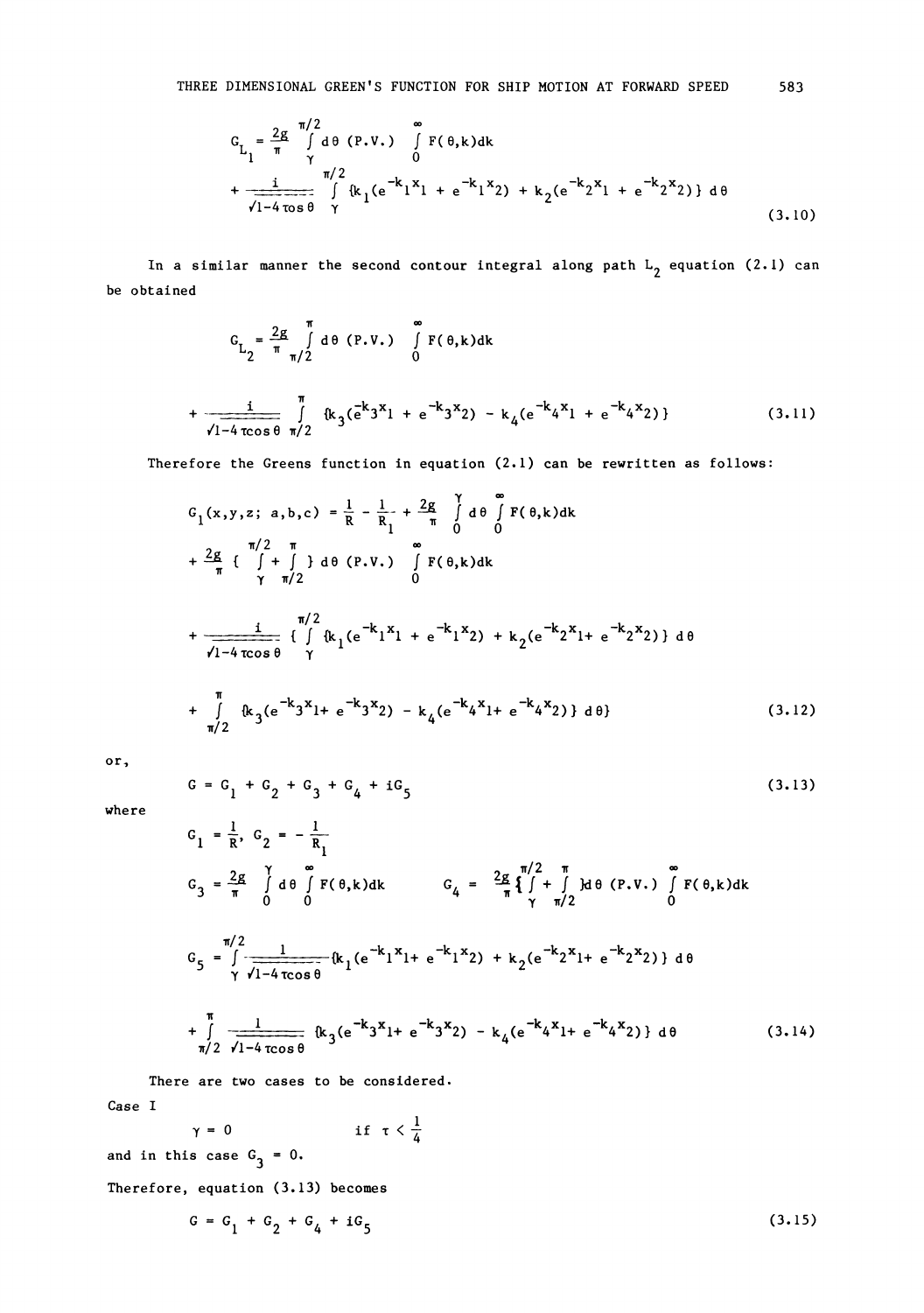Case II

$$
\gamma = \cos^{-1} \frac{1}{4\tau} \qquad \text{if } \tau > \frac{1}{4}
$$

and in this case equation (3.13) becomes

$$
G = G_1 + G_2 + G_3 + G_4 + iG_5 \tag{3.16}
$$

The double integrals in  ${\tt G}_{\tt j}$  and  ${\tt G}_{\tt 4}$  are highly oscillatory at large values of  ${\tt k}$ because of the imaginary argument of the exponential function. In order to calculate them numerically, at minimum computer cost, these integrals must be reduced to single integrals as suggested by Shen and Farell [5], and Inglis and Price [6]. We shall treat Case I first and evaluate the Cauchy Principal Value (P.V.) integral in  $\mathsf{G}_4^{}$ .

The term  $G_4$  of the Green function can be written as

$$
G_4 = \frac{1}{\pi} \int_{\gamma}^{\pi/2} \frac{d\theta}{\sqrt{1-4\cos\theta}} (I_1 + I_2 - I_3 - I_4) + \frac{1}{\pi} \int_{\pi/2}^{\pi} \frac{d\theta}{\sqrt{1-4\cos\theta}} (I_5 + I_6 - I_7 - I_8)
$$
(3.17)

where  
\n
$$
I_1 = (P.V.) \int_{0}^{\infty} \frac{k_1 \exp(-kx_1)}{k-k_1} dk, \quad I_2 = (P.V.) \int_{0}^{\infty} \frac{k_1 \exp(-kx_2)}{k-k_1} dk
$$
 (3.18)

$$
I_3 = (P.V.) \int_{0}^{\infty} \frac{k_2 \exp(-kx_1)}{k - k_2} dk
$$
,  $I_4 = (P.V.) \int_{0}^{\infty} \frac{k_2 \exp(-kx_2)}{k - k_2} dk$ 

for  $\gamma$   $\leq$   $\theta$   $\leq$   $\pi/2$ 

$$
I_{5} = (P.V.) \int_{0}^{\infty} \frac{k_{2}exp(-kx_{1})}{k-k_{3}} dk, \qquad I_{6} = (P.V.) \int_{0}^{\infty} \frac{k_{3}exp(-kx_{1})}{k-k_{3}} dk
$$
(3.19)  

$$
I_{7} = (P.V.) \int_{0}^{\infty} \frac{k_{4}exp(-kx_{1})}{k-k_{4}} dk \qquad I_{8} = (P.V.) \int_{0}^{\infty} \frac{k_{4}exp(-kx_{2})}{k-k_{4}} dk
$$

for  $\pi/2$   $\leq$   $\theta$   $\leq$   $\pi$ .

To obtain analytic expressions of these integrals, we consider a contour in the  $K = k + ik'$  plane as suggested by Smith et al  $[7]$  (see Figure 2) and later used by Chen et al [8].

We impose the condition that

$$
I_m[-Kx_1] = 0
$$

on the integration path 5 which makes an angle a with the real axis, so that the argument of the exponential can be made real along the ray. Therefore, we get

$$
I_{m}[-(k + ik') (\vert z+c \vert -iw_{+})] = 0
$$

which simplifies to yield

$$
\frac{k'}{k} = \frac{w_+}{|z+c|}
$$
\n
$$
\alpha = \tan^{-1} \frac{k'}{k} = \tan^{-1} \frac{w_+}{|z+c|}
$$

and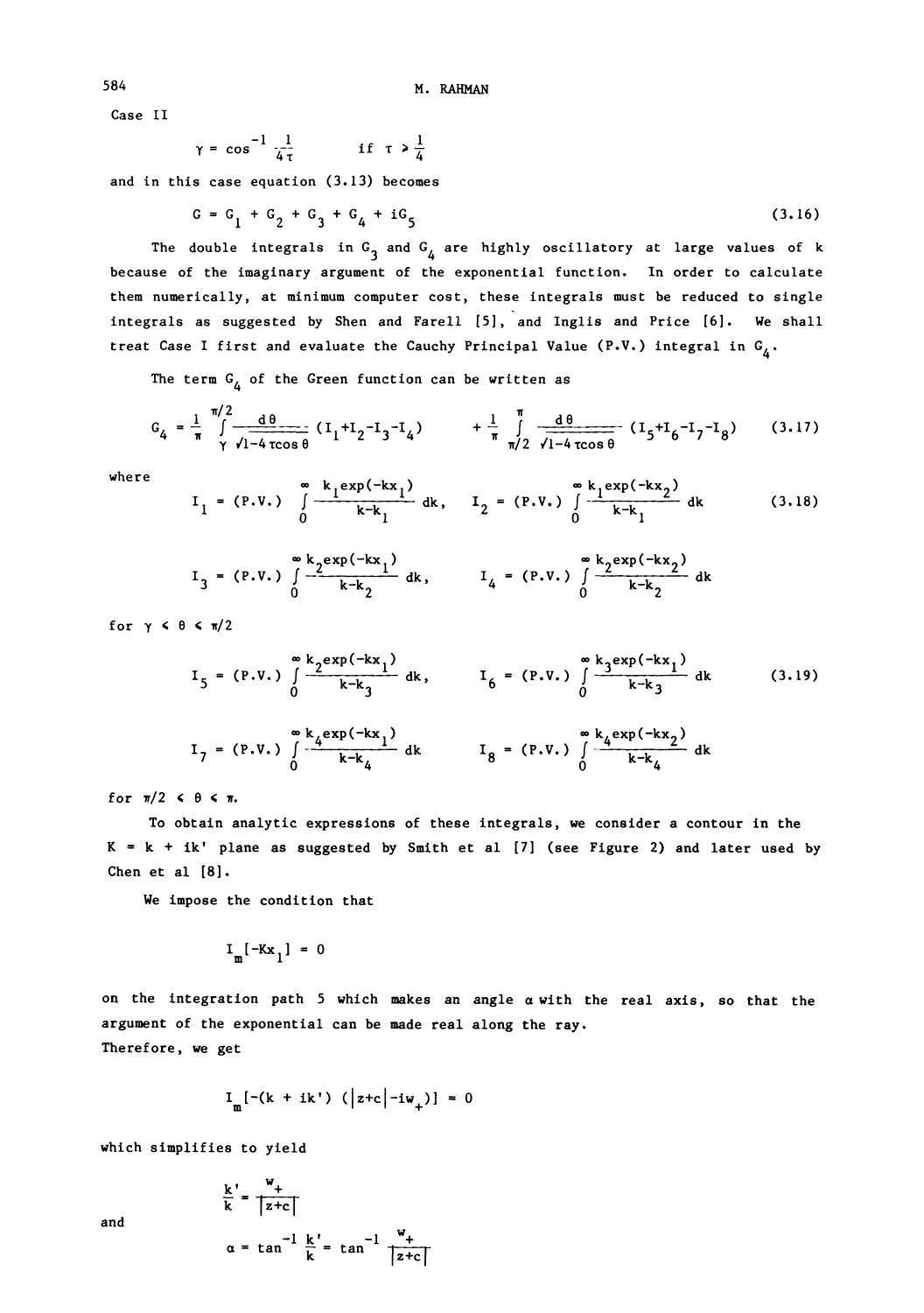

Figure 2: A closed contour for  $w_+>0$ 

Thus with this value of  $\alpha$ ,

$$
R_e[-(k + ik') (\vert z+c \vert -iw_+)] = -k \frac{\vert z+c \vert^2 + w_+^2}{\vert z+c \vert} = -kV \qquad \le 0
$$

Also, we have

$$
K = k + ik' = \frac{kV}{|z+c| - iw_+}
$$

Integrating along the contour shown in Figure 2,

$$
I_{1} = 2\pi i \{k_{1}exp(-k_{1}x_{1})\} - \pi i k_{1}exp(-k_{1}x_{1}) - \int_{5}^{k_{1}exp(-kx)} \frac{k_{1}exp(-kx)}{k-k_{1}} dk
$$
  
= (\pi i) k\_{1}exp(-k\_{1}x\_{1}) - \int\_{5}^{k\_{1}exp(-kx\_{1})} dk

Along the path 5

$$
\int_{5}^{1} = k_{1} \int_{-\infty}^{0} \frac{\exp(-kV)}{(kV) - k_{1}x_{1}} d(kV) = - k_{1} \int_{0}^{\infty} \frac{\exp(-u)}{u - k_{1}x_{1}} du
$$
\n
$$
= - k_{1} \exp(-k_{1}x_{1}) E_{1}(-k_{1}x_{1})
$$

where

 $E_1(-z) = \int_{-z}^{\infty} \frac{e^{-t}}{t} dt$ ,  $\left| \arg(z) \right| < \pi$  = exponential integral.

Therefore, for  $w_+ > 0$ ,

$$
I_1 = k_1 \exp(-k_1 x_1) \{E_1 - (k_1 x_1) + \pi i\}
$$
 (3.20)

It is to be noted here that for  $w_+$   $\leq$  0 the contour will be as follows: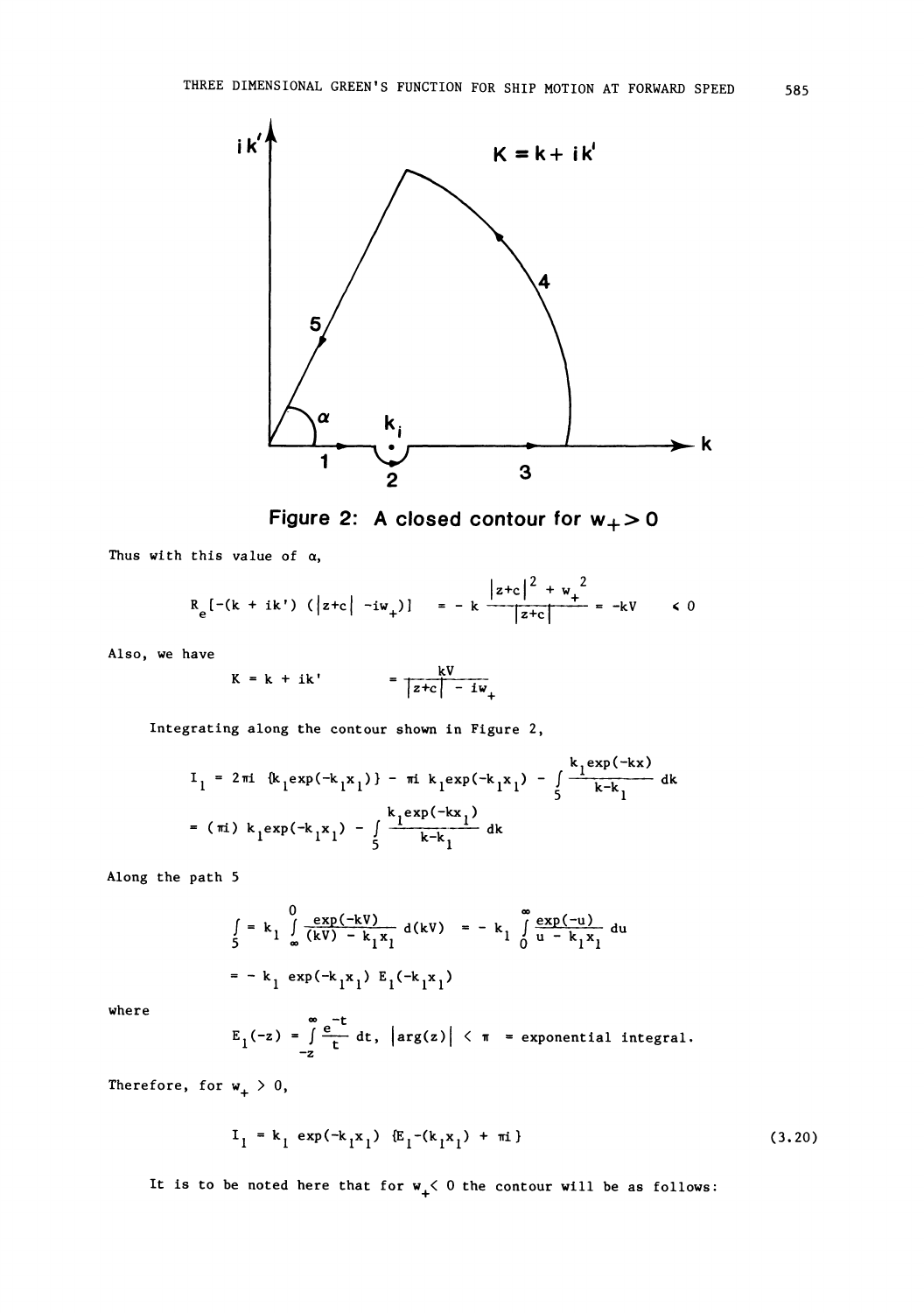586 M. RAHMAN



Figure 3: Closed contour for  $w<sub>+</sub> < 0$ 

Thus

$$
I_1 = k_1 \exp(-k_1 x_1) \{E_1(-k_1 x_1) - \pi i\}
$$
 (3.21)

Also, for  $w_+ = 0$ ,

$$
I_1 = k_1 \exp(-k_1 x_1) \{E_1(-k_1 x_1) + \pi i\}
$$
 (3.22)

which is obtained using the following definitions (see Abramowitz and Stegun [9] 1965, p. 228).

$$
E_1(-x+10) = (P.V.) \int_{-x}^{\infty} \frac{e^{-t}}{t} dt - \pi i, \quad E_1(-x-10) = (P.V.) \int_{-x}^{\infty} \frac{e^{-t}}{t} dt + \pi i
$$
  
for  $w_+ = 0$ 

such that for  $w_+ = 0$ 

$$
I_1 = k_1 exp(-k_2 x_1) {E_1(-k_1 x_1) + \pi i}
$$
 (3.23)

Similarly, we can calculate the other integrals. Thus summing up the situation, we get for  $w_+ > 0$  or  $I_m(-k_1x_1) > 0$ 

$$
I_1 = k_1 \exp(-k_1 x_1) \{E_1(-k_1 x_1) + \pi i\}
$$

and for  $w_+ < 0$  or  $I_m(-k_1x_1) < 0$ 

$$
I_1 = k_1 \exp(-k_1 x_1) \{E_1(-k_1 x_1) - \pi i\}
$$

Similarly,

$$
I_{2} = k_{1} exp(-k_{1}x_{2}) [E_{1}(-k_{1}x_{2}) + \pi i], \text{ for } I_{m}(-k_{1}x_{2}) > 0
$$
  
\n
$$
k_{1} exp(-k_{1}x_{2}) [E_{1}(-k_{1}x_{2}) - \pi i], \text{ for } I_{m}(-k_{1}x_{2}) < 0
$$
  
\n
$$
I_{3} = k_{2} exp(-k_{2}x_{1}) [E_{1}(-k_{2}x_{1}) - \pi i], \text{ for } I_{m}(-k_{2}x_{1}) > 0
$$
  
\n
$$
k_{2} exp(-k_{2}x_{1}) [E_{1}(-k_{2}x_{1}) + \pi i], \text{ for } I_{m}(-k_{2}x_{1}) < 0
$$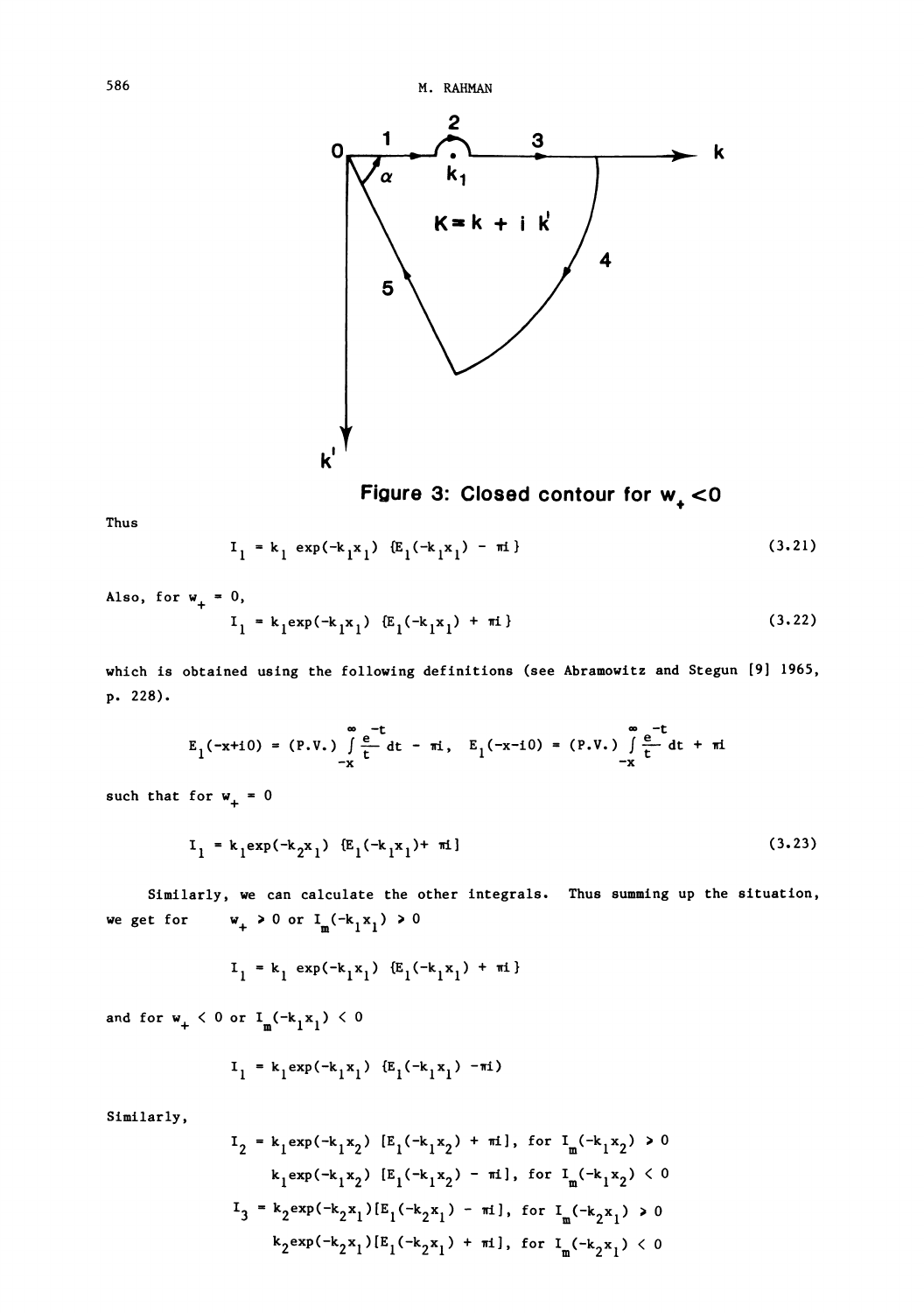$$
I_{4} = k_{2}exp(-k_{2}x_{2})[E_{1}(-k_{2}x_{2}) - ni], for I_{m}(-k_{2}x_{2}) > 0
$$
\n
$$
k_{2}exp(-k_{2}x_{2}) [E_{1}(-k_{2}x_{2}) + ni], for I_{m}(-k_{2}x_{2}) < 0
$$
\n
$$
I_{5} = k_{3}exp(-k_{3}x_{1}) [E_{1}(-k_{2}x_{1}) + ni], for I_{m}(-k_{3}x_{1}) > 0
$$
\n
$$
k_{3}exp(-k_{3}x_{1}) [E_{1}(-k_{3}x_{1}) - ni], for I_{m}(-k_{3}x_{1}) < 0
$$
\n
$$
I_{6} = k_{3}exp(-k_{3}x_{2}) [E_{1}(-k_{3}x_{2}) + ni], for I_{m}(-k_{3}x_{2}) > 0
$$
\n
$$
k_{3}exp(-k_{3}x_{2}) [E_{1}(-k_{3}x_{2}) - ni], for I_{m}(-k_{3}x_{2}) < 0
$$
\n
$$
I_{7} = k_{4}exp(-k_{4}x_{1}) [E_{1}(-k_{4}x_{1}) + ni], for I_{m}(-k_{4}x_{1}) > 0
$$
\n
$$
k_{4}exp(-k_{4}x_{1}) [E_{1}(-k_{4}x_{1}) - ni], for I_{m}(-k_{4}x_{1}) < 0
$$
\n
$$
I_{8} = k_{4}exp(-k_{4}x_{2}) [E_{1}(-k_{4}x_{2}) + ni], for I_{m}(-k_{4}x_{2}) > 0
$$
\n
$$
k_{4}exp(-k_{4}x_{4}) [E_{1}(-k_{4}x_{2}) - ni], for I_{m}(-k_{4}x_{2}) < 0
$$
\n
$$
k_{4}exp(-k_{4}x_{4}) [E_{1}(-k_{4}x_{2}) - ni], for I_{m}(-k_{4}x_{2}) < 0
$$
\n(3.24)

Now adding the terms in  $G_4$  and  $G_5$  given by the equations (3.17) and (3.14), respectively, we obtain

$$
G_4 + iG_5 = \frac{1}{\pi} \int_{\gamma}^{\pi/2} \frac{1}{\sqrt{1-4\cos\theta}} \left\{ I_1 + I_2 - I_3 - I_4 + \pi i \left( I_{11} + I_{12} + I_{21} + I_{22} \right) \right\} d\theta
$$
  
+ 
$$
\frac{1}{\pi} \int_{\pi/2}^{\pi} \frac{1}{\sqrt{1-4\cos\theta}} \left\{ \left( I_5 + I_6 - I_7 - I_8 \right) + \pi i \left( I_{31} + I_{32} - I_{41} - I_{42} \right) \right\} d\theta
$$
 (3.25)

where

$$
I_{ij} = k_i \exp(-k_i x_j), j = 1, 2, 3, 4; j = 1, 2.
$$

Thus, if we combine the corresponding integrands of  $G_{\bf 4}$  + i $G_{\bf 5}$ , we obtain

First Integral = 
$$
\frac{1}{\pi} \int_{\gamma}^{\pi/2} \frac{k_1 \exp(-k_1 x_1)}{\sqrt{1-4 \cos \theta}} \left[ E_1(-k_1 x_1) + 2 \pi i \right] d\theta, \quad \text{for } I_m(-k_1 x_1) > 0
$$

$$
\frac{1}{\pi}\int\limits_{\gamma}^{\pi/2}\frac{k_1\exp(-k_1x_1)}{\sqrt{1-4\;\cos\theta}} E_1(-k_1x_1)d\theta, \qquad \text{for } I_m(-k_1x_1) < 0
$$

Second Integral = 
$$
\frac{1}{\pi} \int_{\gamma}^{\pi/2} \frac{k_1 \exp(-k_1 x_2)}{\sqrt{1-4 \cos \theta}} [E_1(-k_1 x_2)^{12} \pi i] d\theta, \qquad \text{for } I_m(-k_1 x_2) > 0
$$

$$
\frac{1}{\pi} \int\limits_{\gamma}^{\pi/2} \frac{k_1 \exp(-k_1 x_2)}{\sqrt{1-4 \cos \theta}} E_1(-k_1 x_2) d\theta, \qquad \text{for } I_m(-k_1 x_2) < 0
$$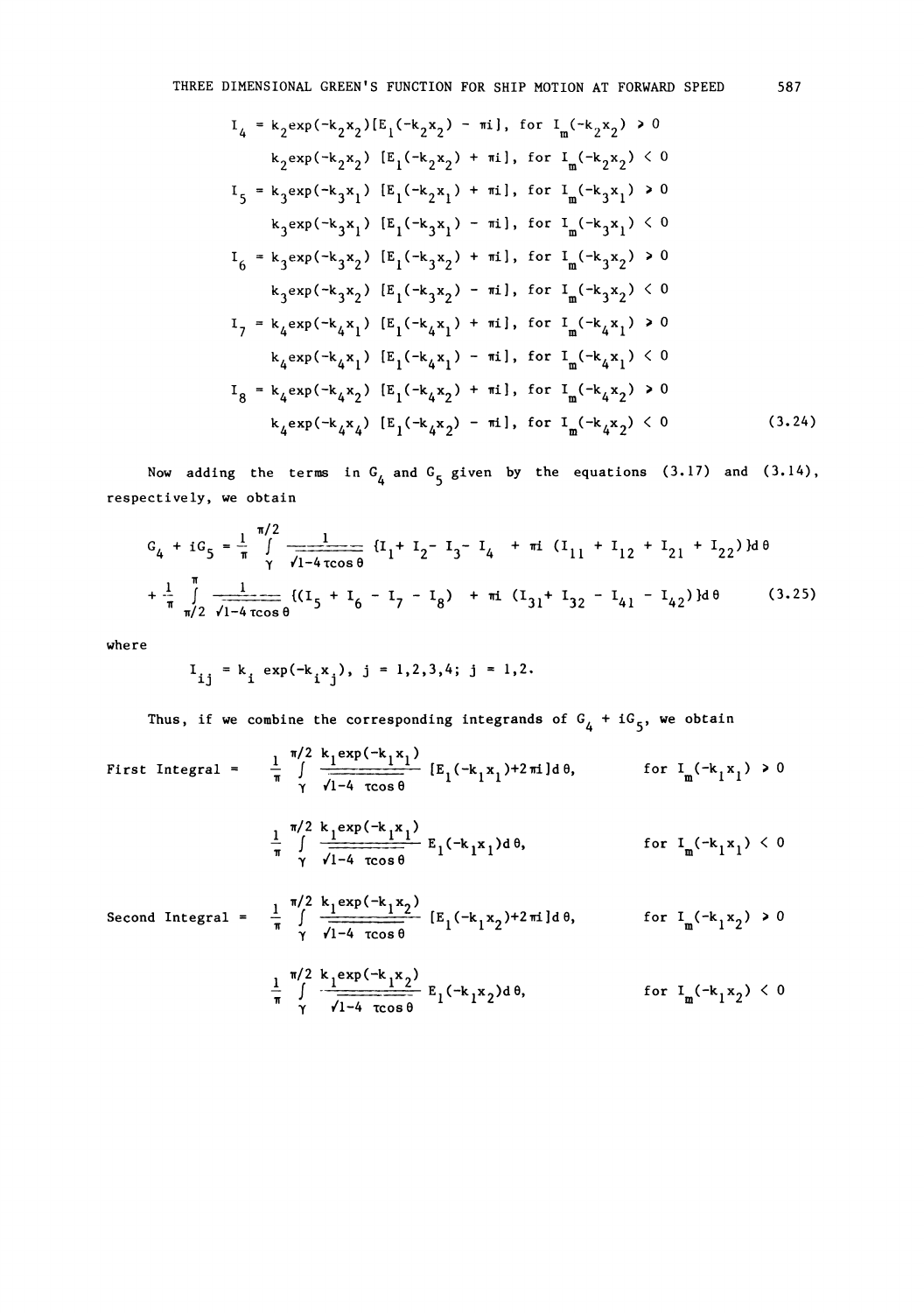Third Integral = 
$$
\frac{1}{\pi} \int_{\gamma}^{\pi/2} \frac{k_2 \exp(-k_2 x_1)}{\sqrt{1-4 \cos \theta}} [-E_1(-k_2 x_1) + 2\pi i] d\theta,
$$
 for  $I_m(-k_2 x_1) > 0$ 

$$
-\frac{1}{\pi}\int_{\gamma}^{\pi/2}\frac{k_2 \exp(-k_2 x_1)}{\sqrt{1-4\cos\theta}} E_1(-k_2 x_1) d\theta, \qquad \text{for } I_m(-k_2 x_1) < 0
$$

Fourth Integral =

\n
$$
\frac{1}{\pi} \int_{\gamma}^{\pi/2} \frac{k_2 \exp(-k_2 x_2)}{\sqrt{1-4 \cos \theta}} \left[ -E_1(-k_2 x_2) + 2 \pi \right] d\theta, \qquad \text{for } I_m(-k_2 x_2) < 0
$$

$$
-\frac{1}{\pi}\int\limits_{\gamma}^{\pi/2}\frac{k_{2}exp(-k_{2}x_{2})}{\sqrt{1-4\ \cos\theta}} E_{1}(-k_{2}x_{2})d\theta, \qquad \text{for } I_{m}(-k_{2}x_{2}) < 0
$$

Fifth Integral = 
$$
\frac{1}{\pi} \int_{\pi/2}^{\pi} \frac{k_3 \exp(-k_3 x_1)}{\sqrt{1-4 \cos \theta}}
$$
 [E<sub>1</sub>(-k<sub>3</sub>x<sub>1</sub>)+2 $\pi$ ]<sub>d</sub>θ, for I<sub>m</sub>(-k<sub>3</sub>x<sub>1</sub>) > 0

$$
\frac{1}{\pi} \int_{\pi/2}^{\pi} \frac{k_3 \exp(-k_3 x_2)}{\sqrt{1-4 \cos \theta}} E_1(-k_3 x_1) d\theta, \quad \text{for } I_m(-k_3 x_1) < 0
$$

Sixth Integral =

\n
$$
\frac{1}{\pi} \int_{\pi/2}^{\pi} \frac{k_3 \exp(-k_3 x_2)}{\sqrt{1-4} \cos \theta} \left[ E_1(-k_3 x_2) + 2 \pi i \right] d\theta,
$$
\nfor

\n
$$
I_m(-k_3 x_2) < 0
$$
\n
$$
I_m \exp(-k_3 x_2)
$$

$$
\frac{1}{\pi} \int_{\pi/2}^{\pi} \frac{k_3 \exp(-k_3 x_2)}{\sqrt{1-4 \cos \theta}} E_1(-k_3 x_2) d\theta, \qquad \text{for } I_m(-k_3 x_2) < 0
$$

Seventh Integral =

\n
$$
\frac{1}{\pi} \int_{\pi/2}^{\pi} \frac{k_4 \exp(-k_4 x_1)}{\sqrt{1-4 \cos \theta}} \left[ -E_1(-k_4 x_1) - 2\pi i \right] d\theta, \qquad \text{for } I_m(-k_4 x_1) > 0
$$

$$
\frac{1}{\pi}\int\limits_{\pi/2}^{\pi}\frac{k_4\exp(-k_4x_4)}{\sqrt{1-4\;\cos\theta}}\;[E_1(-k_4x_1)d\theta,\qquad \qquad \text{for}\;\; I_m(-k_4x_1)<0
$$

Eighth Integral = 
$$
\frac{1}{\pi} \int_{\pi/2}^{\pi} \frac{k_4 \exp(-k_4 x_2)}{\sqrt{1-4} \cos \theta} [-E_1(-k_4 x_2) - 2\pi i] d\theta
$$
, for  $I_m(-k_4 x_2) > 0$ 

$$
-\frac{1}{\pi} \int_{\pi/2}^{\pi} \frac{k_4 \exp(-k_4 x_2)}{\sqrt{1-4 \cos \theta}} E_1(-k_4 x_2) d\theta, \qquad \text{for } I_m(-k_4 x_2) < 0
$$

(3.26)

Therefore, for Case I, we can evaluate the Green's function given in equation (3.15).

To evaluate the Green's function for Case II given in equation (3.16), we need to express the  $\texttt{G}_{\texttt{3}}$  term in exponential integrals as given below:

$$
G_3 = \frac{2g}{\pi} \int_{0}^{\infty} d\theta \int_{0}^{\infty} \frac{k e^{k} [(z+c) + i(x-a)\cos\theta] \cos[k(y-b)\sin\theta]}{gk - (w + kU\cos\theta)^2} dk
$$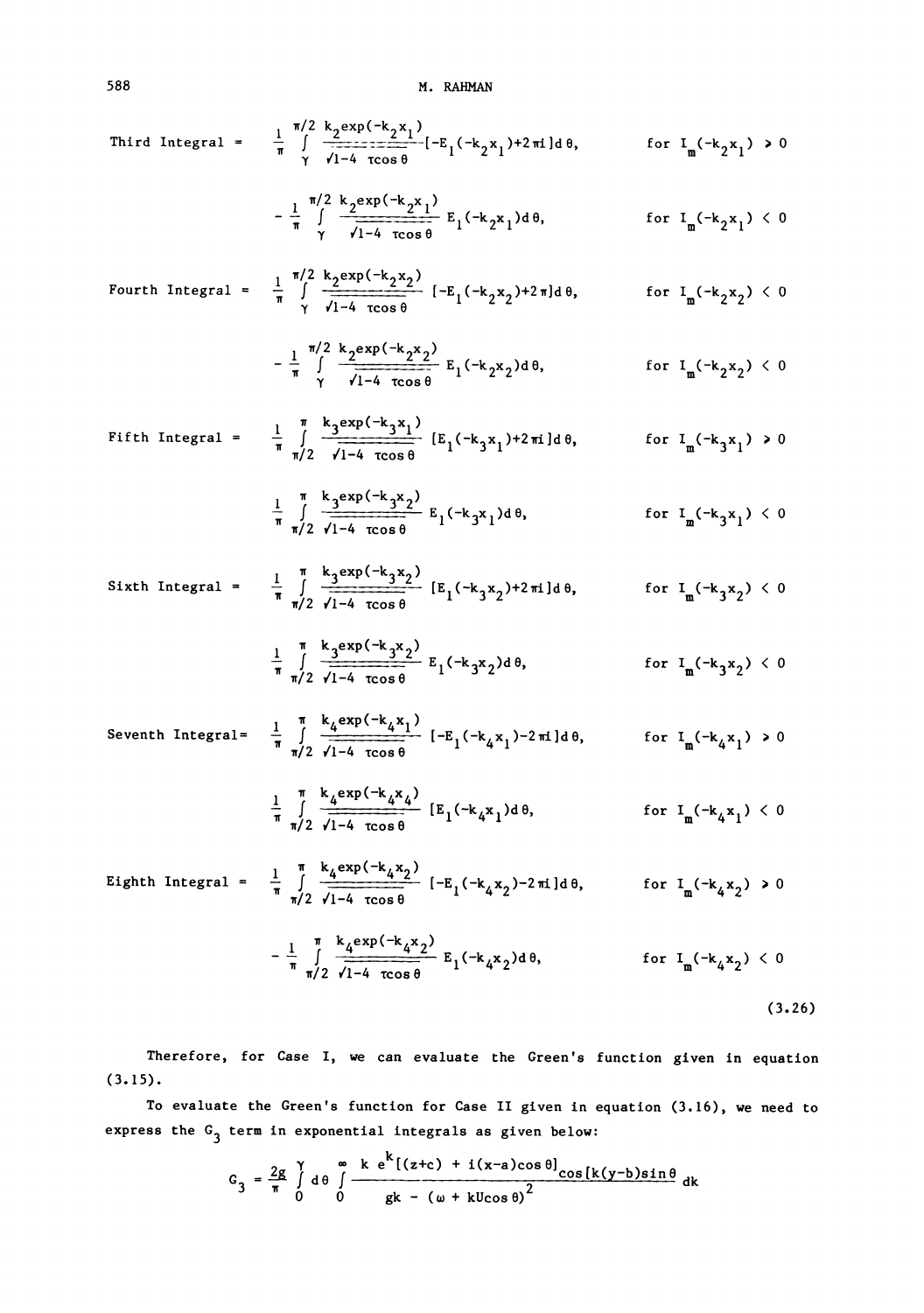$$
= \frac{1}{\pi i} \int_{0}^{\gamma} \frac{1}{\sqrt{4 \cos \theta - 1}} (J_1 + J_2 - J_3 - J_4) d\theta
$$
 (3.27)

 $\mathbf{a}$   $\mathbf{b}$ 

where

$$
J_1 = \int_0^\infty \frac{k_1}{k - k_1} \exp(-kx_1) dk, \quad J_2 = \int_0^\infty \frac{k_1}{k - k_1} \exp(-kx_2) dk
$$
  

$$
J_3 = \int_0^\infty \frac{k_2}{k - k_2} \exp(-kx_1) dk, \quad J_4 = \int_0^\infty \frac{k_2}{k - k_2} \exp(-kx_2) dk
$$
 (3.28)

and k<sub>1</sub> and k<sub>2</sub> are the complex roots of

 $\sim$   $\sim$   $\sim$ 

$$
gk - (\omega + kU\cos\theta)^2 = 0.
$$

Using the contour in Figure 2, it can be easily shown that

$$
J_{1} = k_{1} exp(-k_{1}x_{1}) E_{1}(-k_{1}x_{1}) \t I_{m}(-k_{1}x_{1}) > 0
$$
  
\n
$$
k_{1} exp(-k_{1}x_{1}) [E_{1}(-k_{1}x_{1}) - 2\pi i] I_{m}(-k_{1}x_{1}) < 0
$$
  
\n
$$
J_{2} = k_{1} exp(-k_{1}x_{2}) E_{1}(-k_{1}x_{2}) \t I_{m}(-k_{1}x_{2}) > 0
$$
  
\n
$$
k_{1} exp(-k_{1}x_{2}) [E_{1}(-k_{1}x_{2}) - 2\pi i] I_{m}(-k_{1}x_{2}) < 0
$$
  
\n
$$
J_{3} = k_{2} exp(-k_{2}x_{1}) E_{1}(-k_{2}x_{1}) \t I_{m}(-k_{2}x_{1}) > 0
$$
  
\n
$$
k_{2} exp(-k_{2}x_{1}) [E_{1}(-k_{2}x_{1}) - 2\pi i] I_{m}(-k_{2}x_{1}) < 0
$$
  
\n
$$
J_{4} = k_{2} exp(-k_{2}x_{2}) [E_{1}(-k_{2}x_{2}) + 2\pi i] I_{m}(-k_{2}x_{2}) > 0
$$
  
\n
$$
-k_{x} p E(-k_{x})
$$

Thus, with this information, we can evaluate the Green's function for Case II from equation (3.16).

4. RESULTS AND CONCLUSIONS.

The present form of Green's function is equivalent to that used by Wu and Taylor, but in a different form. The terms  $\textsf{G}_{\textbf{1}}$ ,  $\textsf{G}_{\textbf{2}}$  and  $\textsf{G}_{\textbf{3}}$  are all identical to those used by Chen et al [8]. However, in the present study, we have combined the  $\texttt{G}_{\texttt{4}}$  and  $\texttt{G}_{\texttt{5}}$  terms to correspond with the form of Wu and Taylor. It appears that our studies are quite similar to those of Wu and Taylor, and Chen et al.

The double integral arising in the evaluation of Green's function has been replaced by a single integral with the use of complex exponential integrals. The present work has provided an alternative form but similar to that of Wu and Taylor, and has been found to be efficient for the analysis of the three dimensional potential problem of ship motion with forward speed.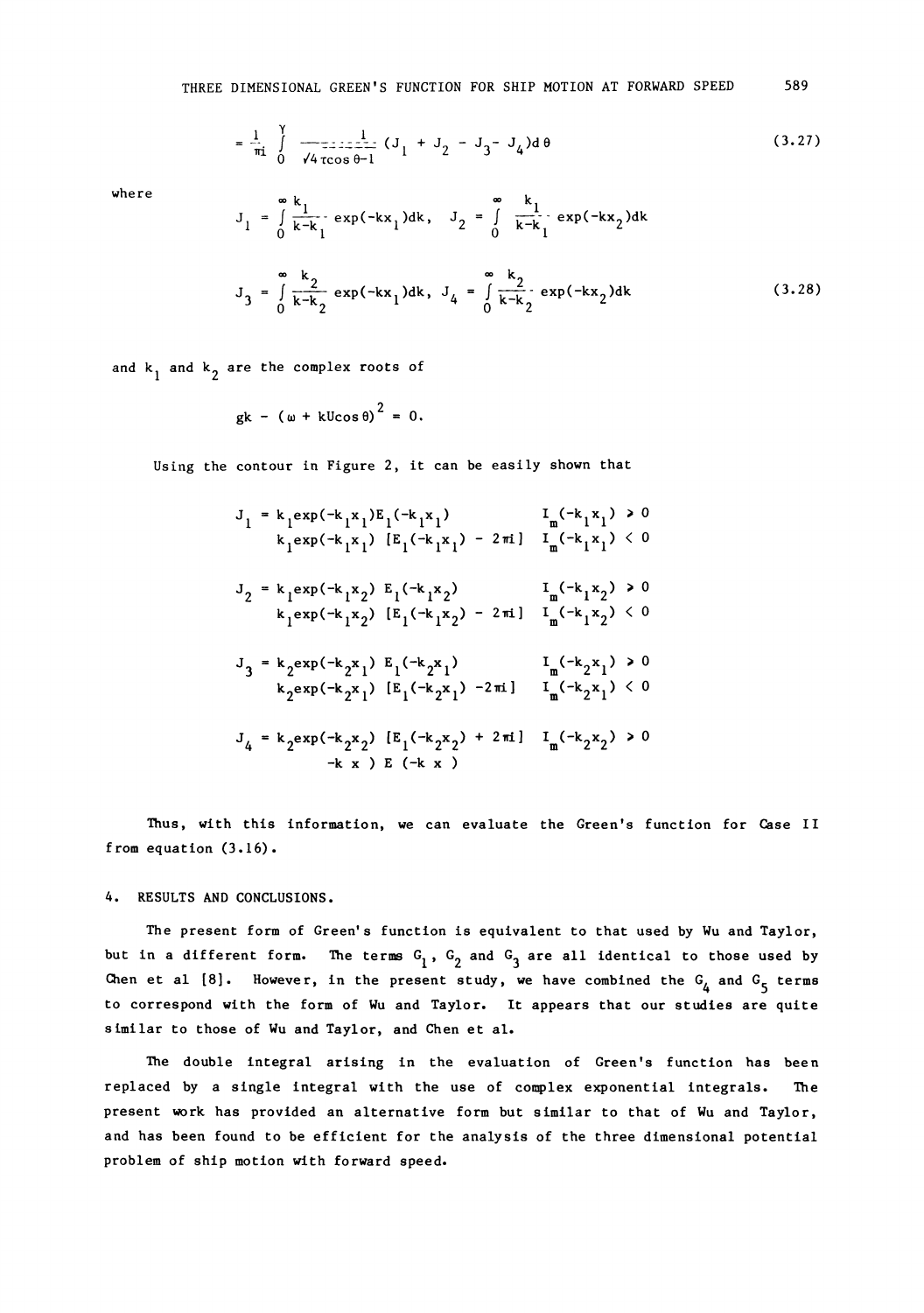590 M. RAHMAN

ACKNOWLEDGEMENTS. This work has been performed under Contract No. OSC87-00549-(010) with the Defence Research Establishment Atlantic while the author was on Sabbatical Leave from the Technical University of Nova Scotia.

#### REFERENCES

- I. HASKIND, M.D., The Hydrodynamic Theory of Ship Oscillations in Rolling and Pitching, Prik. Mat. Mekh. I0 (1946), 33-66.
- 2. HAVELOCK, T.H., The Effect of Speed of Advance Upon the Damping of Heave and Pitch, Trans. Inst. Naval Architect, I00, (1958), 131-135.
- 3. WU, G.X. and TAYLOR, R.E., A Green's Function Form for Ship Motions at Forward Speed, International Ship Progress 34 (1987), 189-196.
- 4. WEHAUSEN, J.V. and LAITONE, E.V. Surface Waves, Handbuch der Physik 9 (1960), 446-778.
- 5. SHEN, H.T. and FARELL, C., Numerical Calculation of the Wave Integrals in the Linearized Theory of Water Waves, Journal of Ship Research 21 (1977).
- 6., INGLIS, R.B. and PRICE, W.G., Calculation of the Velocity Potential of a Translating, Pulsating Source, Transaction, RINA, 1980.
- 7. SMITH, A.M.D., GIESING, J.P. and HESS, J.L., Calculation of Waves and Wave Resistance for Bodies Moving on or Beneath the Surface of the Sea, Douglas Aircraft Company Report 31488A, 1963.
- 8. CHEN, H.H., TORNG, J.M. and SHIN, Y.S., Formulation, Method of Solution and Procedures for Hydrodynamic Pressure Project, Technical Report RD-85026, November 1985.
- 9. ABRAMOWITZ, M. and STEGUN, A., Handbook of Mathematical Functions, Dover Publications, 1965.